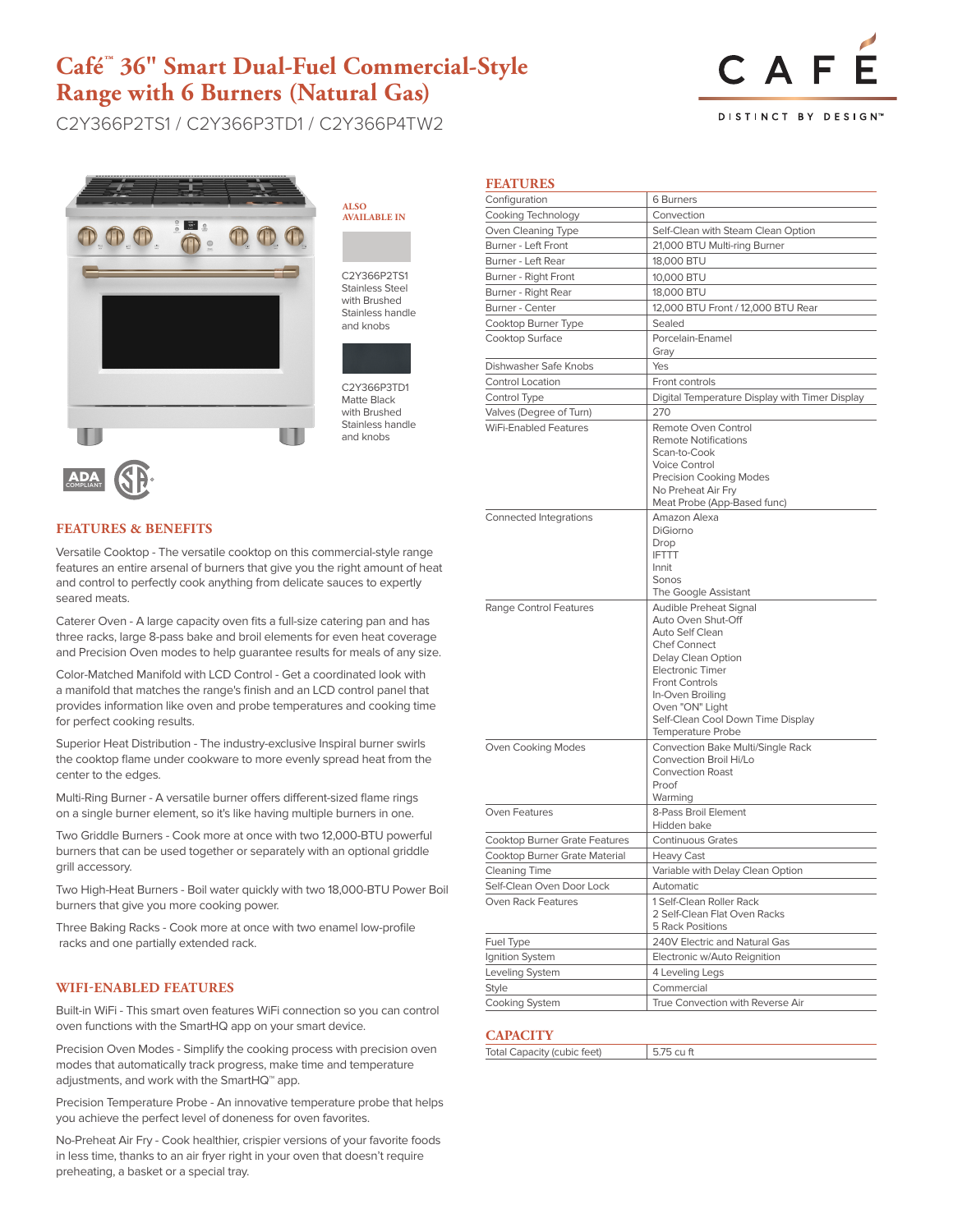## **Café™ 36" Smart Dual-Fuel Commercial-Style Range with 6 Burners (Natural Gas)**

C2Y366P2TS1 / C2Y366P3TD1 / C2Y366P4TW2

#### **ACCESSORIES**

| <b>LP Conversion Kits</b> | Included<br>WB28X39728: High Altitude Natural Gas<br>WB28X39729: High Altitude LP                                           |
|---------------------------|-----------------------------------------------------------------------------------------------------------------------------|
| Griddle                   | UXPRRGG: Reversible grill/griddle                                                                                           |
| Backsplash                | UX12B36PSS: 12" Backsplash<br>UXADJB36PSS: 36" Backsplash with shelf                                                        |
| Toe Kicks                 | CXPR6TKPMWS: 36" Matte White toe kick<br>CXPR6TKPMDS: 36" Matte Black toe kick<br>CXPR6TKPMSS: 36" Stainless Steel toe kick |

#### **WEIGHTS & DIMENSIONS**

| <b>Cabinet Opening</b>                                 | 36 in                    |
|--------------------------------------------------------|--------------------------|
| Depth with Door Open                                   | 43 7/8 in                |
| Approximate Shipping Weight                            | 462 lb                   |
| Net Weight                                             | 417 lb                   |
| Overall Height                                         | 35-1/4 in                |
| Height to Cooking Surface (in.)                        | $35-1/4 - 36-3/4$        |
| Overall Width                                          | 35-7/8 in                |
| Cabinet Width                                          | 36 in                    |
| Overall Depth                                          | $28-1/4$                 |
| Depth Without Handle                                   | 26-7/8 in                |
| Oven Interior Dimensions $(W \times H \times D)$ (in.) | 28-1/4 x 16-3/8 x 21-3/8 |

#### **DIMENSIONS AND INSTALLATION**

**Electrical Requirements:** Ranges must be hooked up to a 208/240V, 60Hz properly grounded dedicated circuit protected by a 30-amp circuit breaker or time-delay fuse.

**Gas Pressure Regulator:** You must use the gas pressure regulator supplied with this range. For proper operations the inlet pressure to the regulator should be as follows:

Natural Gas: Minimum pressure: 6" of Water Column Maximum pressure: 13" of Water Column

Propane (LP) Gas: Minimum pressure: 11" of Water Column Maximum pressure: 13" of Water Column See installation instructions for more details

**Optional Backsplash Accessories:** The range requires a 12" minimum clearance to a vertical combustible surface at the rear. A backsplash is required for installations with less than 12" clearance. The following backsplash accessories are available, or a custom, non-combustible backsplash can be used.

Order one with a 36"-wide range backsplash UX12B36PSS – 12" backsplash UXADJB36PSS – 30"-36" adjustable-height backsplash with warming shelf

**NOTE:** Commercial-style ranges offer a number of choices in size and cooktop configurations. All commercial-style ranges ranges are factory set for natural gas. Conversion kits are included with the range. High Altitude Natural Gas: WB28X39728; High Altitude LP: WB28X39729 are also available. The kits must be installed by a qualified service technician at additional cost.

**Installation Information:** Before installing, consult installation instructions packed with product or online at geappliances.com for current dimensional data.

A suitable 36" or wider vent hood is required for installation over ranges with a grill and recommended for all other ranges. Advance Planning: Refer to dimensional drawings for appropriate placement and necessary clearances when planning the installation.

#### **APPEARANCE**

| <b>Color Appearance</b>    | Matte White                                       |
|----------------------------|---------------------------------------------------|
| Cooktop Burner Grate Color | Matte Black                                       |
| Oven Door Features         | <b>Big Clear View Oven Window</b>                 |
| Handle Design              | Café                                              |
| Control Knobs              | Brushed Bronze; Dishwasher Safe; Commercial-Style |

#### **POWER / RATINGS**

| Amp Rating at 208V                             | 30                                      |
|------------------------------------------------|-----------------------------------------|
| Amp Rating at 240V                             | 30                                      |
| Bake/Broil Wattage - Main Oven                 | 2700/4000W                              |
| Top Burner BTU Rating - LP (000's BTU's)       | $(1)$ 18.0; (2) 15.0; (2) 12.0; (1) 9.1 |
| Top Burner BTU Rating - Nat. Gas (000's BTU's) | (1) 21.0; (2) 18.0; (2) 12.0; (1) 10.0  |
| Volts/Hertz/Amps                               | 240V: 30A                               |
| <b>Power Connection</b>                        | Power Cord - Included                   |
| <b>Convection Wattage</b>                      | 2500W                                   |

#### **WARRANTY**

| Parts warranty | Limited 1-year entire appliance       |
|----------------|---------------------------------------|
| Labor warranty | Limited 1-year entire appliance       |
| Warranty notes | See written warranty for full details |

**Advance Planning:** Refer to dimensional drawings for appropriate placement and necessary clearances when planning the installation.

- Working areas adjacent to the range should have 18" minimum clearance between countertop and cabinet bottom.
- Clearance between range and side wall or combustible material must be at least 12" on each side.
- Installation must conform with local codes. In the absence of local codes, the range must comply with the National Fuel Gas Code, ANSI Z223.1-1990.

**WARNING:** Installations without a hood require 48" minimum to combustibles. A custom hood installation with exposed horizontal combustible surfaces must have an Auto-On feature. Refer to hood installation instructions for specific hood clearances.

The surface of the entire back wall above the range and below the hood must be covered with a non-combustible material such as metal, ceramic tile, brick, marble or other stone.





DISTINCT BY DESIGN<sup>®</sup>